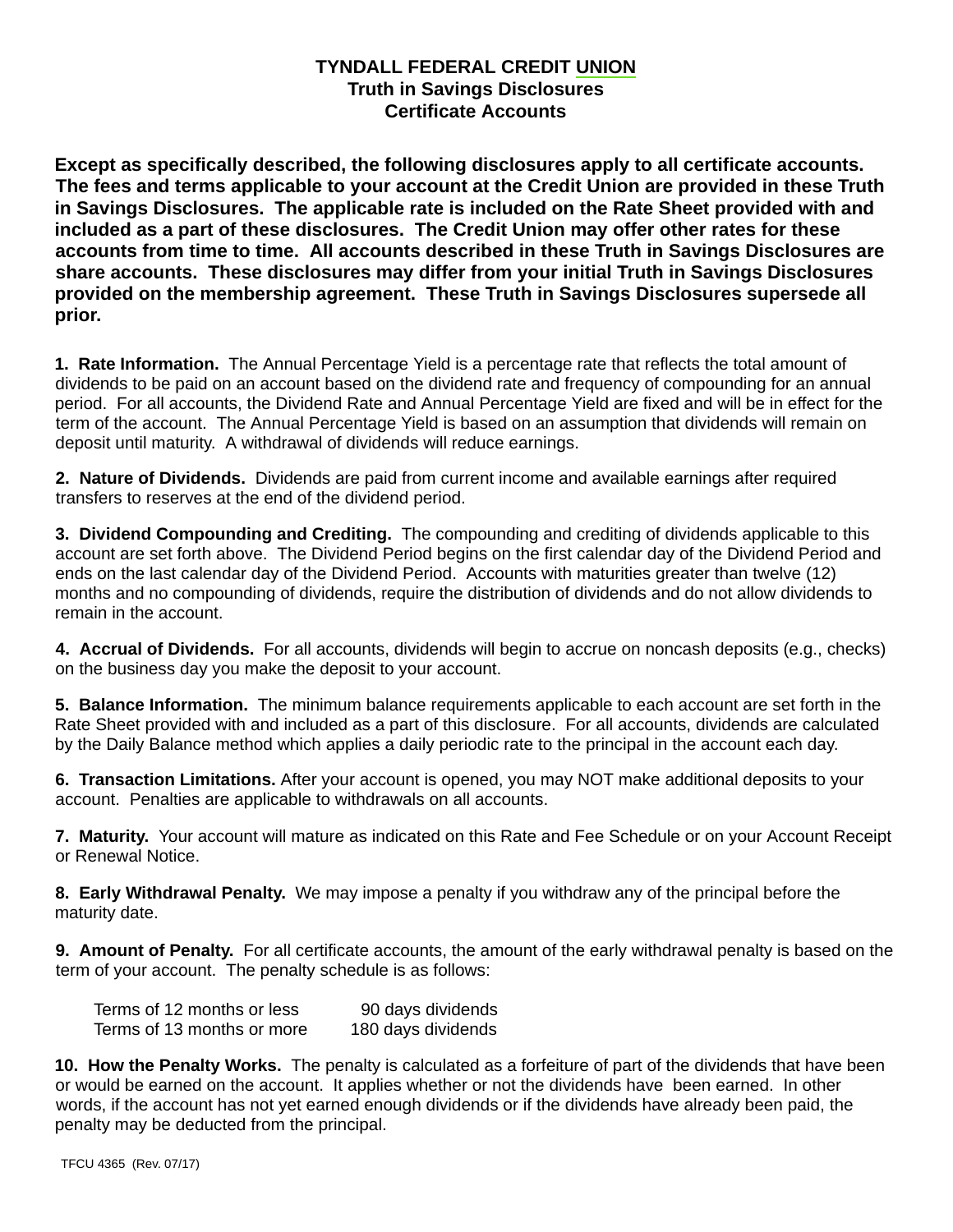## TYNDALL FEDERAL CREDIT UNION Truth in Savings Disclosures Certificate Accounts

**11. Exceptions to Early Withdrawal Penalties.** At our option, we may pay the account before maturity without imposing an early withdrawal penalty under the following circumstances:

(i) When an account owner dies or is determined legally incompetent by a court or other body of competent jurisdiction.

(ii) Where the account is an Individual Retirement Account (IRA) and any portion is paid within seven (7) days after establishment; or where the account is a Keogh Plan (Keogh) provided that the depositor forfeits an amount at least equal to the simple dividends earned on the amount withdrawn; or where the account is an IRA or Keogh and the owner attains age 59 1/2 or becomes disabled.

**12. Renewal Policy.** For all accounts, your account will automatically renew for another term upon maturity. For all accounts, you have a grace period of seven (7) days after maturity in which to withdraw funds in the account without being charged an early withdrawal penalty.

**13. Nontransferable/Nonnegotiable.** Your account is nontransferable and nonnegotiable. The funds in your account may not be pledged to secure any obligation of an owner, except obligations with the Credit Union.

The rate and fees appearing in this Schedule are accurate and effective for accounts as of the Effective Date indicated. If you have any questions or require current rate and fee information on your accounts, please call the Credit Union at (850) 769-9999 or 1-888-TYNDALL.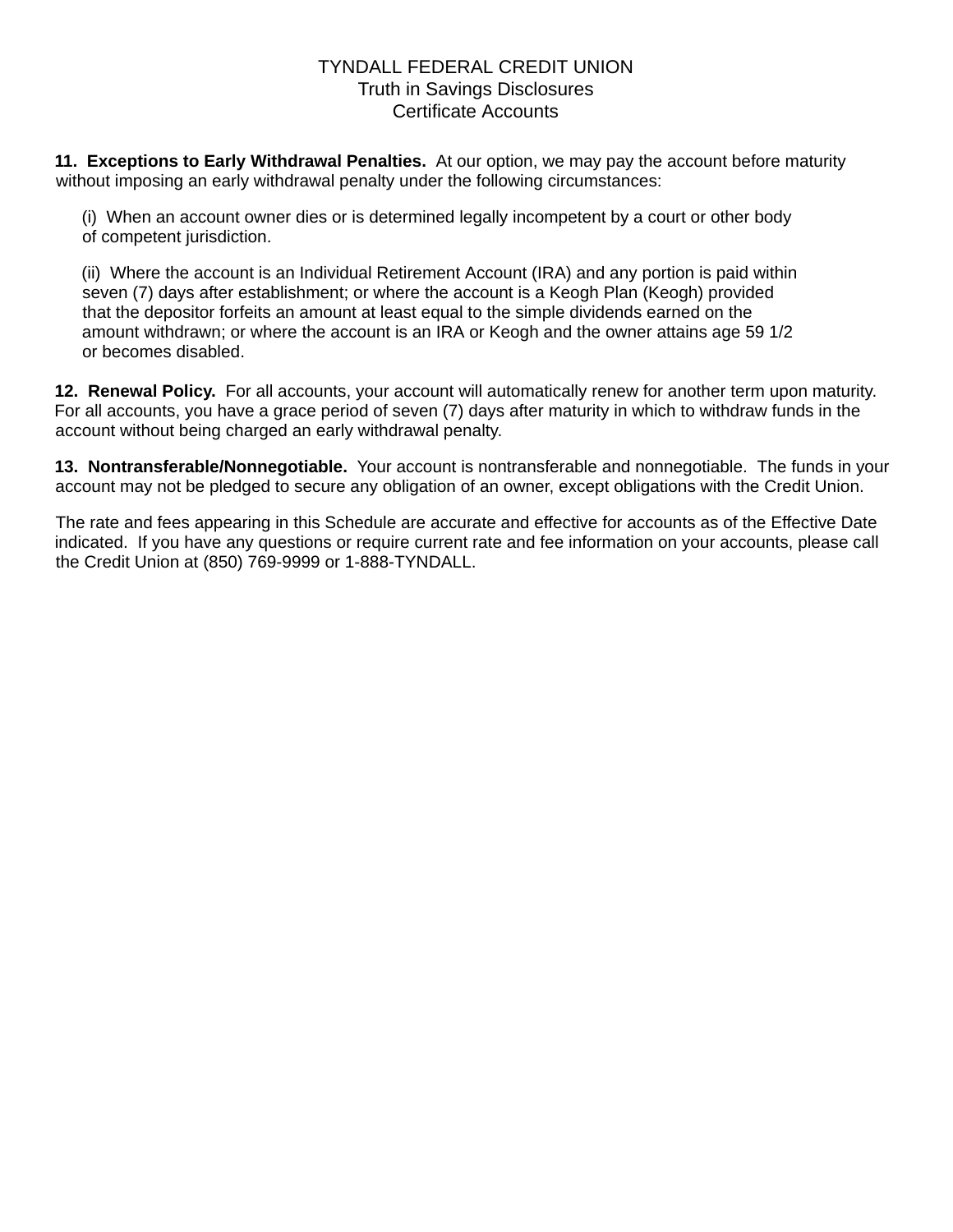## **FEE SCHEDULE Share and Checking Accounts** Effective: January 1, 2022



#### \* denotes that a change has been made

#### **Overdraft Protection Fees**

Tyndall offers a few convenient ways to protect yourself against an overdraft on your Checking or Money Market Account. If you have an overdraft on your account, however, you may be assessed a fee (outlined below) but, depending on the situation and your account status, we may pay the overdraft instead of returning it to the merchant, which is to your benefit. As an added benefit, Tyndall has a de minimis threshold in place, which means that if your transaction would create an overdraft of \$5.00 or less, we will not charge a fee for the presentment (excluding overdraft transfer fees). Additionally, we will not charge more than five (5) overdraft fees in a single business day (NSF and Paid NSF Fees combined).

| NO FEE                                              |
|-----------------------------------------------------|
| \$20.00 per presentment (maximum 5 per day) [1] [2] |

#### **Checking and Money Market Account Fees**

| Prices may vary depending upon style and quantity |
|---------------------------------------------------|
|                                                   |
|                                                   |
|                                                   |

#### Other Service Fees (applicable to all accounts)

| - Outgoing Wire fee (Wire Transfer fee outgoing):<br>- Incoming Wire fee (Wire Transfer fee incoming):<br>- Loan Payment by Credit Card or ACH (per phone request): | \$20.00 per hour, with a minimum \$10.00 charge<br>\$1.00 per page (excluding statement copies)<br>5.00 per statement<br>S.<br>\$15.00 per transfer<br>NO FEE<br><b>NO FEE</b><br>NO FEE<br>$$1.00$ per page<br>NO FEE<br>$$3.00$ per item<br><b>NO FEE</b><br>\$50.00<br>\$9.95 per payment<br>NO FEE<br>NO FEE<br>NO FEE<br>NO FEE<br>The maximum amount as allowed by State law |
|---------------------------------------------------------------------------------------------------------------------------------------------------------------------|------------------------------------------------------------------------------------------------------------------------------------------------------------------------------------------------------------------------------------------------------------------------------------------------------------------------------------------------------------------------------------|
|                                                                                                                                                                     |                                                                                                                                                                                                                                                                                                                                                                                    |
|                                                                                                                                                                     | NO FEE<br>\$5.00<br>\$25.00 or current balance, if less (effective 2/1/2022)                                                                                                                                                                                                                                                                                                       |
|                                                                                                                                                                     |                                                                                                                                                                                                                                                                                                                                                                                    |

## **Electronic Funds Transfer Fees**

|  | NO FEE |
|--|--------|
|  | NO FEE |

#### **Credit Union Membersip**

The fees appearing in this Schedule are accurate and effective for accounts as of the Effective Date indicated. If you have any questions or require current rate and fee information on your accounts, please call the Credit Union at 850-747-4300 (888-896-3255, toll free).

[1] "Maximum 5 per day" refers to the combined total of NSF Fees and Courtesy Pay Fees.

[2] Fee applies to overdrafts created by check, in-person withdrawal, automated teller machine (ATM) withdrawal, or other electronic means, as applicable. A de minimis threshold applies; fee will not be charged for transactions that would overdraw the account by \$5.00 or less (excluding overdraft transfer fees).